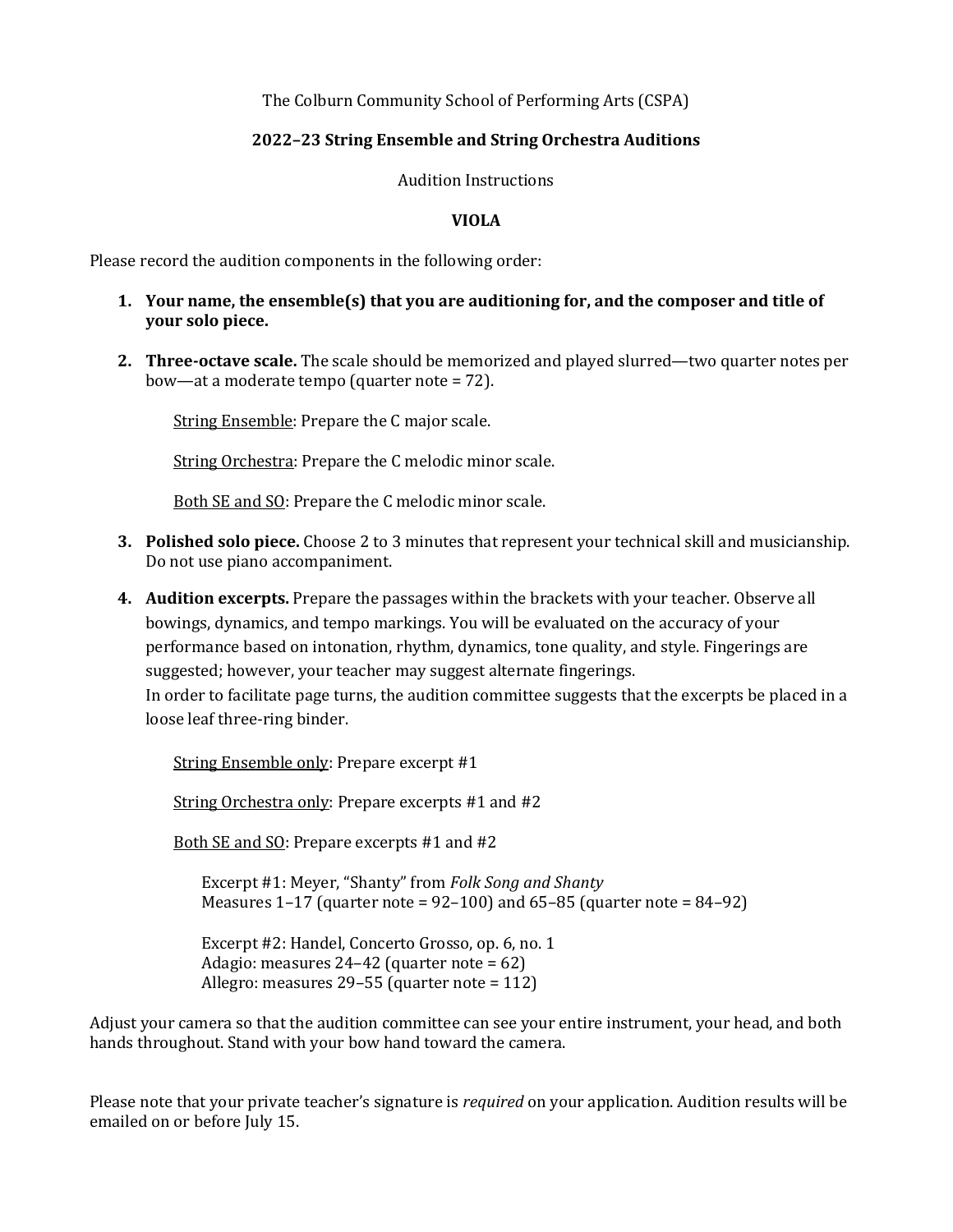Excerpt #1 - Viola Richard Meyer, "Shanty" from Folk Song and Shanty<br>1-17 (quarter note = 92-100) and 65-85 (quarter note = 84-92)



 $\sim$